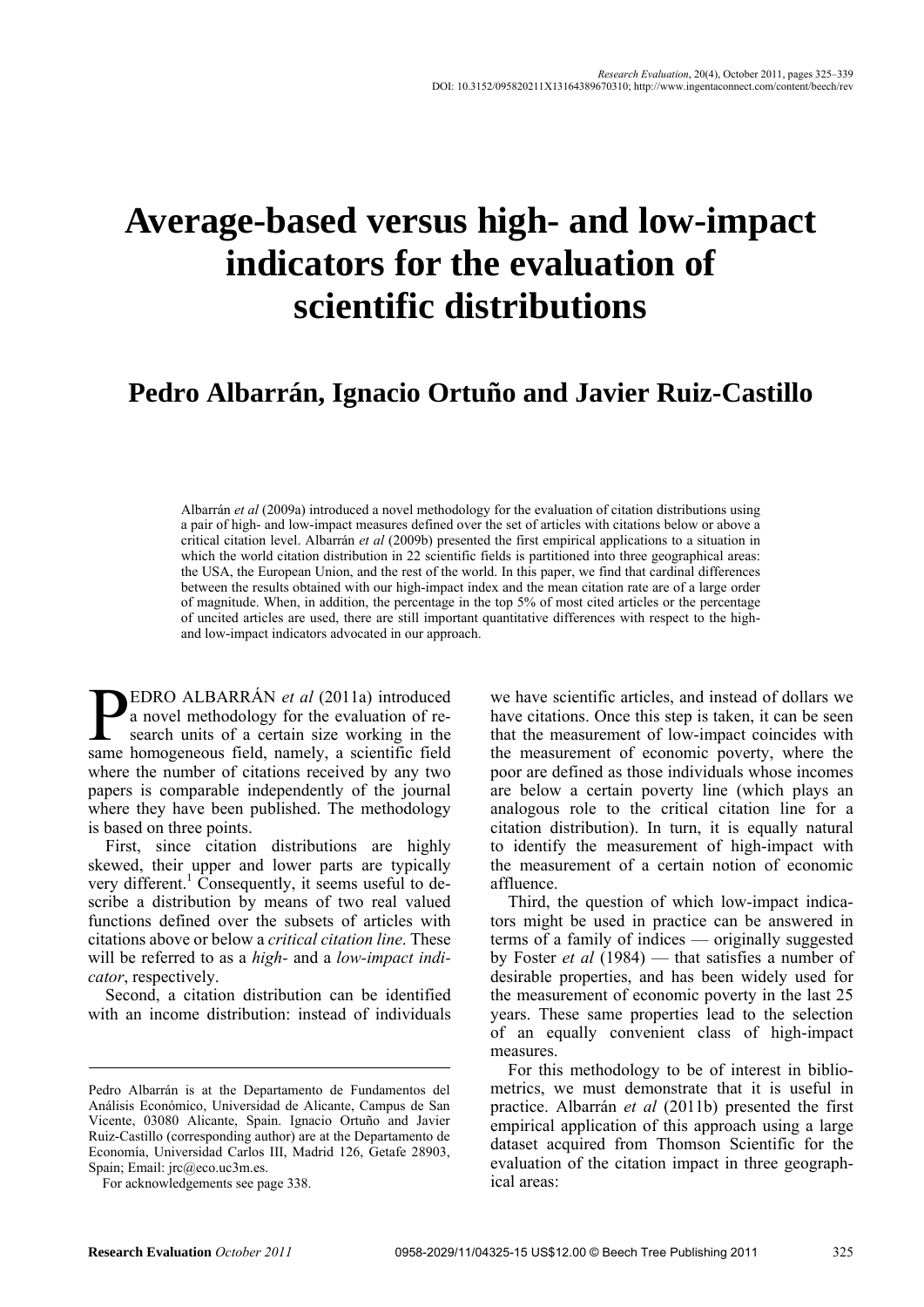- The USA;
- The EU, namely, the 15 countries forming the European Union before the 2004 accession; and
- The remaining countries grouped in an area referred to as the rest of the world (RW hereafter).

In this paper we complete the illustrative nature of Albarrán *et al* (2011b) with a comparison of some of its main results with those that can be obtained using average-based and other indicators of scientific performance for the same dataset and the same partition of the world.<sup>2</sup>

The only information required from research units in the approach advocated in Albarrán *et al* (2011a,b) is the homogeneous field to which each unit's publications belong and the number of citations each paper receives. In this scenario, the mean citation rate (MCR hereafter) is a good overall indicator of scientific performance. Consequently, the first empirical exercise in this paper compares the results obtained in Albarrán *et al* (2011b) with those obtained exclusively using the MCR. Ordinal and cardinal issues are typically raised. From an ordinal point of view, two questions are asked:

- 1. Within each homogeneous field, does it always follow that when a geographical area has a greater MCR than another, the former has also a greater high-impact and a smaller low-impact level than the latter?
- 2. Within a given geographical area, does the ranking of fields induced by a normalized MCR coincide with the ranking induced by a high- or a lowimpact indicator?

From a cardinal point of view, the typical issue refers to the extent to which one geographical area dominates another in a given homogeneous field. For example, the question is: by how much does the USA dominate the EU in physics according to a high-impact indicator and according to the MCR?

It must be recognized that a single statistic of centrality — such as the MCR or the median — may not adequately summarize the asymmetries presented by a typically skewed citation distribution (see *inter alia* Bornmann *et al*, 2008, and, in a different context, Glänzel, 2002). In particular, authors from the Leiden group are very aware of the need to include in their battery of indicators some that capture what takes place at the tails of any citation distribution. Thus, together with average-based indicators, since its inception this group has always taken into account the papers published by a research unit that has received no citations at all (see, *inter alia*, Moed *et al*, 1985, 1988, 1995, and Van Raan, 2004).

More recently, the Leiden group has turned its attention to the upper tail of the distribution, and has introduced the percentage in the top 5% of the most highly cited papers as an indicator of scientific excellence (see Tijssen *et al*, 2002, and Van Leeuwen *et al*, 2003, as well as Aksnes and Sivertsen, 2004).

In this paper we will refer to the MCR and these two indicators as the Leiden triad. In the second empirical exercise of this paper the results in Albarrán *et al* (2011b) for high- and low-impact indicators are compared with the percentage of articles in the top 5% of highly cited papers, and the percentage of articles with no citations at all, respectively. As before, ordinal and cardinal comparisons are performed.<sup>3</sup>

Our choice of a homogeneous field should be clarified at the outset. Naturally, the smaller the set of closely linked journals used to define a given research field, the greater the homogeneity of citation patterns among the articles included must be. Therefore, ideally one should always work at the lowest aggregation level that the data allows. In our case, this may mean the 219 Web of Science categories distinguished by Thomson Scientific. However, articles are assigned to Web of Science categories through the assignment of the journals where they have been published. Many journals are unambiguously assigned to one specific category, but many other typically receive a multiple assignment. As a result, only about 58% of the total number of articles published in 1998–2007 is assigned to a single Web of Science category (see Albarrán *et al*, 2011c).

On the other hand, Thomson Scientific distinguishes between 20 broad fields for the natural sciences and two for the social sciences. Although this firm does not provide a link between the 219 Web of Science categories and the 22 broad fields, Thomson Scientific assigns each article in our dataset to a single broad field. Therefore, given the illustrative nature of our work at this point, both in Albarrán *et al* (2011b) and in this paper a homogeneous field is identified with one of the 22 Thomson Scientific broad fields. In this way, the thorny problems raised by the multiple assignments of articles to Web of Science categories, as well as the difficulties involved in the aggregation from the Web of Science to the broad field level, are provisionally avoided.

The rest of this paper is organized into three sections. Section 2 introduces the indicators and the methods that will be used in the empirical part of the paper. Section 3 presents the data and the empirical findings, while Section 4 discusses the results and offers some conclusions and extensions.

# **2. Notation, definitions and methods**

# *2.1. Notation*

A discrete citation distribution of papers published in a given year is an ordered, non-negative vector *x*  $=(x_1, \ldots, x_i, \ldots, x_n)$ , where  $x_1 \le x_2 \le \ldots \le x_n$ , and  $x_i \ge$ 0 is the number of citations received by the *i*-th article over a certain number of years since its publication date — a period known as the citation window. Given a distribution x and a critical citation line,  $z \geq$ 0, classify as low- or high-impact articles all papers with citation  $x_i \leq z$ , or  $x_i > z$ . Denote by  $n(x)$  the total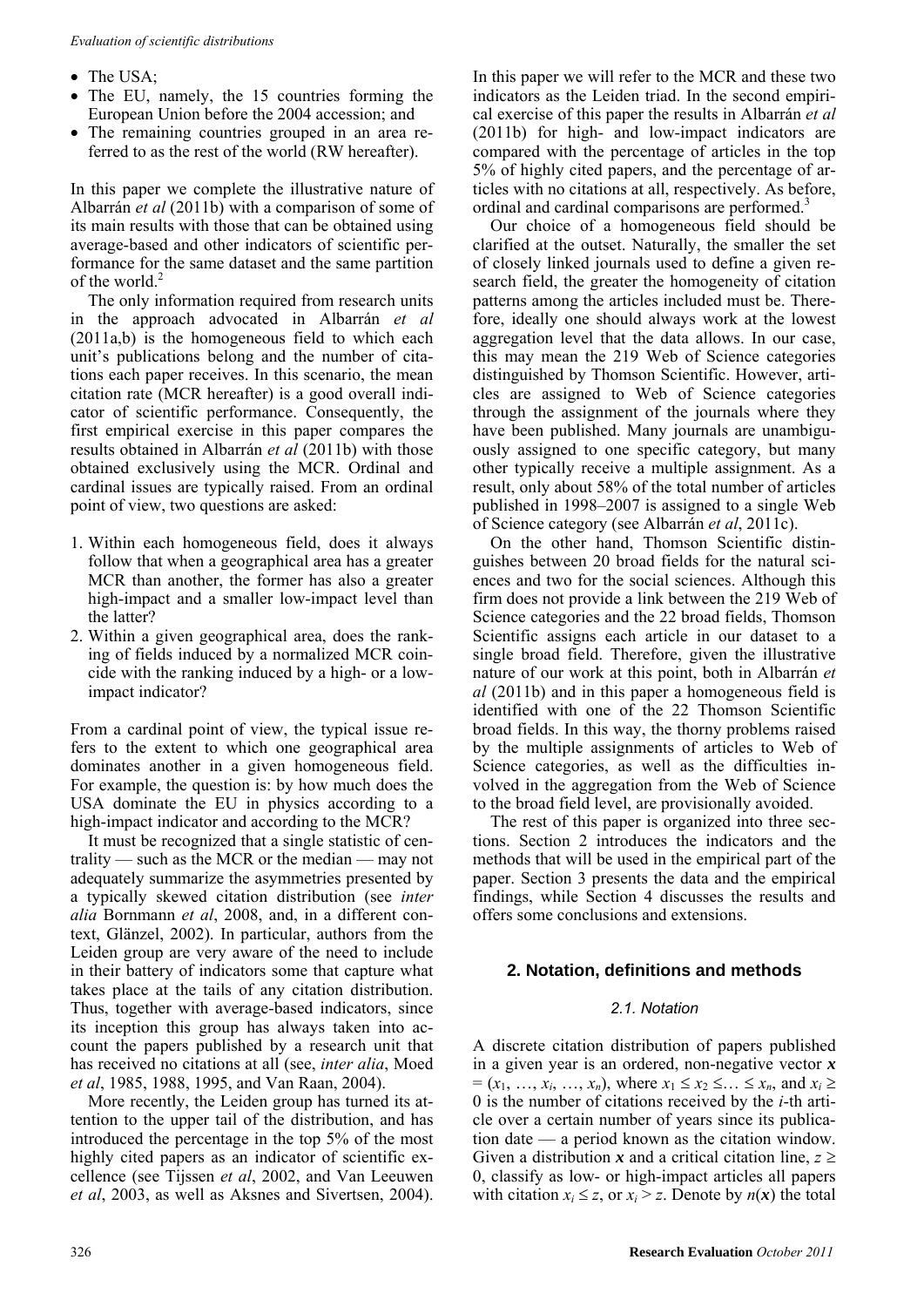number of articles in the distribution, and by  $l(x; z)$ and  $h(x; z) = n(x) - l(x; z)$  the number of low- and high-impact articles. A *low-impact index* is a real valued function *L* whose typical value  $L(x; z)$  indicates the low-impact level associated with the distribution *x* and the critical citation line *z*, while a *highimpact index* is a real valued function *H* whose typical value  $H(x; z)$  indicates the high-impact level associated with the distribution  $x$  and the critical citation line *z*. We say that a high-impact (lowimpact) measure is *monotonic* if one more citation increases (decreases) its value.

#### *2.2. The Leiden triad of indicators*

Given a citation distribution  $x$ , and a critical citation line *z* = 95th percentile of the world citation distribution in that field, the high-impact index

$$
H(x; z = 95th) = h(x; z = 95thth)/n(x)
$$
 (1)

is the percentage of articles in distribution *x* belonging to the top 5% of highly cited articles in the world. Similarly, given a citation distribution *x*, and a critical citation line  $z = 0$ , the low-impact index

$$
L(x; z = 0) = h(x; z = 0) / n(x)
$$
 (2)

is the percentage of articles without citations in that distribution.

It is important to understand that, not being monotonic, the mere percentage of articles satisfying some interesting condition –such as the indices defined in (1) and (2) — only captures what can be referred to as the *incidence* aspect of the phenomenon in question.<sup>4</sup>

To appreciate this limitation, consider a numerical example where *z* is four, and there are two equalsized citation distributions with the same number of high-impact articles: (5, 6, 7) for distribution *A* and (9, 10, 15) for distribution *B*. A measure of highimpact that only takes into account the incidence aspect of that phenomenon will not distinguish between the two research units. For example, in the situation just described  $H(A; z = 4) = H(B; z = 4)$ according to the index defined in equation 1. However, a monotonic high-impact measure that takes into account not only the incidence but also the *intensity* aspect of this phenomenon would rank *A* below *B*. A similar example would show the analogous limitations of the low-impact index  $L(x; z = 0)$  introduced in equation 2.

Consider instead the MCR of the distribution *x*,  $\mu(x)$ , defined as

$$
\mu(\mathbf{x}) = (\sum_{i} x_i)/n(\mathbf{x}).\tag{3}
$$

Since the MCR increases with the percentage and the total citations received by high-impact articles, it is sensitive to the incidence and the intensity aspects of a citation distribution. However, to see the limitations of indicators that only capture these two dimensions consider two research units C and D that are equally ranked in terms of both aspects of the high-impact phenomenon, and assume that most of the highly cited papers of unit C have a similar number of citations above the critical citation line, while a large part of the citations received by unit D are concentrated in a few articles of, say, Nobel-prize quality. In such situations it might be desirable that a highimpact measure takes into account the citation *inequality* among the set of high-impact papers, in which case unit D will exhibit a greater high-impact level than unit C. Of course, the MCR fails to respond to distributional changes at either tail of a distribution that maintains the MCR constant.<sup>5</sup>

#### *2.3. The Foster, Greer and Thorbecke family of low- and high-impact indicators*

Given a citation distribution *x* and a critical citation line *z*, the Foster, Greer and Thorbecke (FGT hereafter) family of low-impact indicators, originally introduced in Foster *et al* (1984) for the measurement of economic poverty, is defined by:

$$
L_{\beta}(x; z) = [1/n(x)] \sum_{i} = 1^{l(x; z)} (T_i)^{\beta}, 0 \leq \beta,
$$

where  $\beta$  is a parameter identifying the members of the family,  $\Gamma_i = (z - x_i)/z$  is the *normalized lowimpact gap* for any article with *xi* citations. Observe that  $\Gamma_i \geq 0$  for low-impact articles, while  $\Gamma_i = 0$  for high-impact articles. The class of FGT high-impact indicators is defined by

$$
H_{\beta}(x; z) = [1/n(x)] \sum_{i=l(x; z)} 1^{n(x)} (T^*)^{\beta}, 0 \leq \beta,
$$

where  $\beta$  is again a parameter identifying the members of the family,  $\Gamma^*_{i} = (x_i - z_i)/z$  is the *normalized* high*impact gap*. In this case,  $\Gamma^*_{i} > 0$  for high-impact articles, while  $\Gamma^*_{i} = 0$  for low-impact articles.

It will be sufficient to understand the differences involved in the use of members of these two classes for parameter values  $\beta = 0$ , 1, and 2. First, note that the high- and low-impact indices obtained when  $\beta$  = 0 coincides with the proportion of high- or lowimpact papers:

$$
H_0(\mathbf{x}; z) = h(\mathbf{x}; z) / n(\mathbf{x}), \tag{4}
$$

and

$$
L_0(\mathbf{x}; z) = l(\mathbf{x}; z) / n(\mathbf{x}).
$$
\n<sup>(5)</sup>

Of course,  $H_0(x; z) + L_0(x; z) = 1$ , so that if  $H_0(x; z)$ changes, then  $L_0(x; z)$  must change in the opposite direction. It should be noted that both the high- and low-impact indicators  $H_0$  and  $L_0$  only capture the incidence aspect of both phenomena. Second, consider the high-impact index corresponding to the parameter value *β* = 1, or the *per-article high-impact gap ratio*: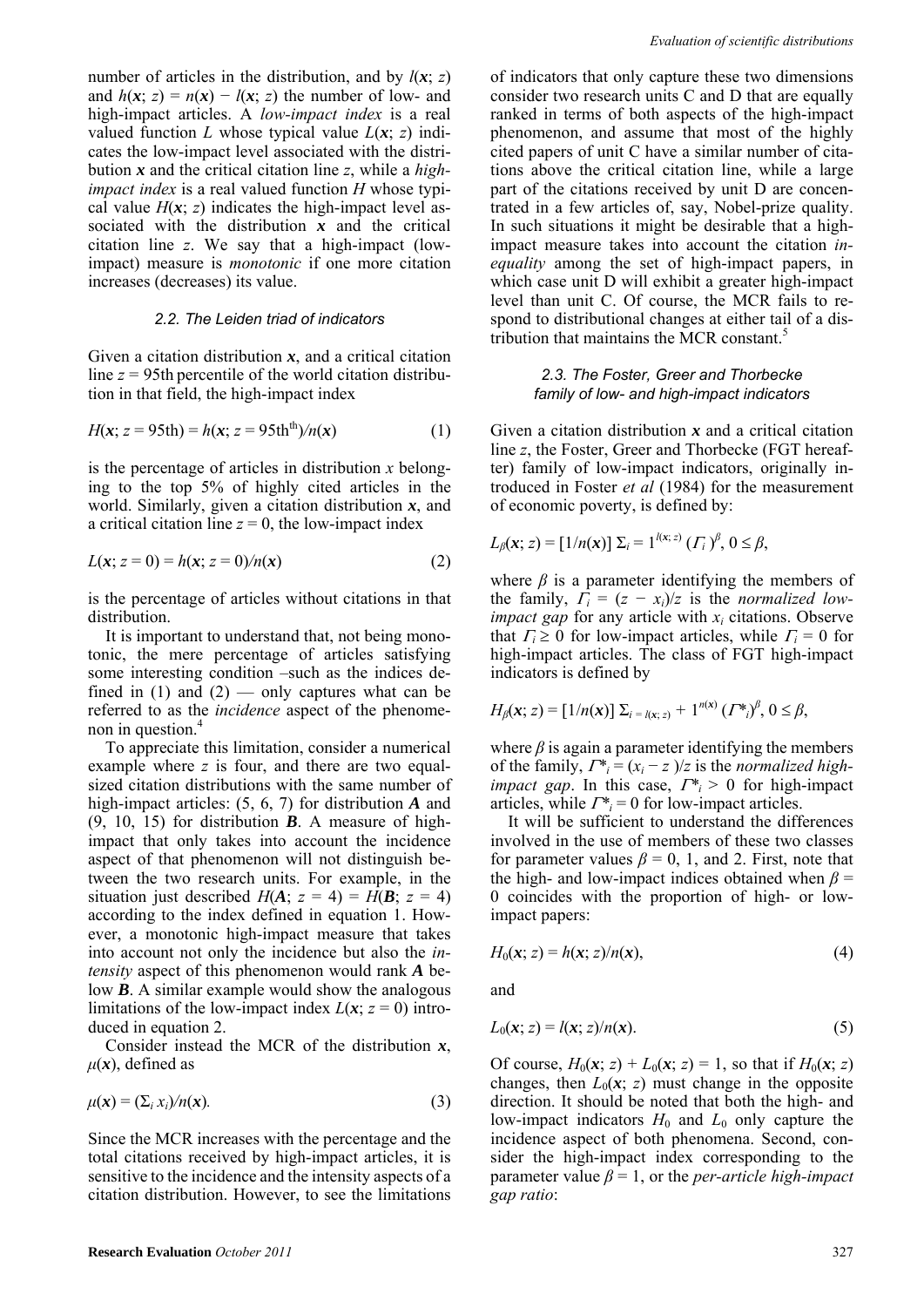$$
H_1(\mathbf{x}; z) = [1/n(\mathbf{x})] \sum_{i=l(\mathbf{x}; z)} + 1^{n(\mathbf{x})} \Gamma^*_{i}.
$$
 (6)

Similarly, the member of the FGT family of lowimpact indicators for  $\beta = 1$ , or the *per-article low-impact gap ratio*, is equal to:

$$
L_{I}(\mathbf{x}; z) = [1/n(\mathbf{x})] [\sum_{i=1}^{l(\mathbf{x}; z)} \Gamma_{i}].
$$
 (7)

Both  $H_1$  and  $L_1$  are seen to capture both the incidence and the intensity of these phenomena. Third, the high- and low-impact members of the FGT families obtained when *β* = 2 can be expressed as:

$$
H_2(\mathbf{x}; z) = H_0(\mathbf{x}; z) \{ [(H_1(\mathbf{x}; z)]^2 + [1 - H_1(\mathbf{x}; z)]^2
$$
  
(C<sub>H</sub>)<sup>2</sup>]\}, (8)

$$
L_2(\mathbf{x}; z) = L_0(\mathbf{x}; z) \{ [(L_0(\mathbf{x}; z)]^2 + [1 - L_1(\mathbf{x}; z)]^2
$$
  
(C<sub>L</sub>)<sup>2</sup>]\}, (9)

where  $(C_H)^2$  and  $(C_L)^2$  are the squared coefficient of variation (that is, the ratio of the standard deviation over the mean) among the high- and low-impact articles, respectively. In so far asthe coefficients of variation  $C_H$  and  $C_L$  are two measures of citation inequality, the FGT indicators  $H_2$  and  $L_2$  defined in equations 8 and 9 simultaneously cover the incidence, the intensity, and the citation inequality aspects of the high- and low-impact phenomenon they measure.<sup>6</sup>

#### **2.4. Methods**

As indicated in the introduction, we distinguish between ordinal and cardinal comparisons. However, for reasons of space only a summary of ordinal comparisons will be included in the final Section 4, while the details are relegated to the Working Paper version of this paper (see Albarrán *et al*, 2010b). As far as cardinal comparisons are concerned, recall from Albarrán *et al* (2011a) that the FGT family of high-impact indicators is decomposable in the sense that, given a critical citation line *z,* a parameter value *β*, and any partition of a citation distribution  $x = (x^1)$ ,  $\ldots$ ,  $x^{K}$ ) into *K* geographical areas, indexed by  $k = 1$ , …, *K*, the overall high-impact measure for *x* can be expressed as:

$$
H_{\beta}(x; z) = \Sigma_k \omega_k H_{\beta}(x^k; z),
$$

where  $H_\beta(x^k; z)$  is the high-impact index value for geographical area  $k$ , and  $\omega_k$  is the area's publication share in distribution *x*. Similarly, the overall lowimpact measure can be expressed as:

$$
L_{\beta}(\mathbf{x}; z) = \Sigma_k \omega_k L_{\beta}(\mathbf{x}^k; z),
$$

where  $L_{\beta}(x^k; z)$  is the low-impact index value for area *k*. To adequately interpret the results below, it is important to make it explicit that, from a normative point of view, for any geographical area *k* it is preferable to have a high  $H_\beta(x^k; z)$  and a low  $L_\beta(x^k; z)$ .

In order to quantify the relative situation of any geographical area in a given field, it is convenient to refer to the ratio  $\omega_k H_\beta(\mathbf{x}^k; z)/H_\beta(\mathbf{x}; z)$  as area *k*'s observed contribution (OC hereafter) relative to the overall high-impact level for that *β*. We may ask: what is this area's relative expected contribution (EC hereafter) to that level? Clearly, the answer is its publication share  $\omega_k$ . Thus, the ratio OC/EC =  $H_\beta(x^k)$ ;  $z/H$ <sup>*β*</sup> (*x*; *z*) is greater than, equal to, or smaller than one as area *k*'s OC is greater than, equal to, or smaller than this area's EC, namely its publication share  $\omega_k$ . Similarly, the ratio  $L_{\beta}(x^k; z)/L_{\beta}(x; z)$  is greater than, equal to, or smaller than one as area *k*'s OC is greater than, equal to, or smaller than area  $k$ 's EC, or  $\omega_k$ .

All indicators in the Leiden triad defined in equations 1, 2, and 3 are also decomposable. For example, for the MCR we have:

$$
\mu(\mathbf{x}) = \sum_k \omega_k \mu(\mathbf{x}^k),
$$

where  $\mu(x^k)$  is the MCR in geographical area *k*. Note that the observed contribution of any area *k* relative to the overall level, OC, is equal to the share of total citations,  $s(x^k)$ :

$$
\mathrm{OC} = \omega_k \mu(\mathbf{x}^k)/\mu(\mathbf{x}) = (\Sigma_i x_i^k)/(\Sigma_k \Sigma_i x_i^k) = s(\mathbf{x}^k),
$$

Thus, given that the expected contribution of any geographical area, EC, is again its publication share,  $\omega_k$ , the ratio

$$
\text{OC/EC} = \underline{\mu}(\mathbf{x}^k)/\mu(\mathbf{x}) = s(\mathbf{x}^k)/\omega_k
$$

is greater than, equal to, or smaller than one as the citation share  $s(x^k)$  is greater than, equal to, or smaller than this area's publication share  $\omega_k$ . Similarly, for the indicators  $H(x; z = 95th)$  [and  $L(x; z =$ 0), we have that for any geographical area the ratio of the observed to the expected contribution is greater than, equal to, or smaller than one as the area's share in the top 5% highly cited articles (or the set of uncited articles)] in the world is greater than, equal to, or smaller than the area's publication share  $\omega_k$ .

#### **3. Empirical results**

#### *3.1. The data*

In this paper, only research articles or, simply, articles are studied. For reasons explained in the introduction, the key assumption that permits the link between theoretical concepts and the data is the identification of homogeneous fields with the 20 natural sciences and the two social sciences distinguished by Thomson Scientific. After the elimination of observations with missing values for some variables, this paper refers to 3,654,675 articles published in the period 1998–2002 with a five-year citation window. The total number of citations amount to 28,296,113.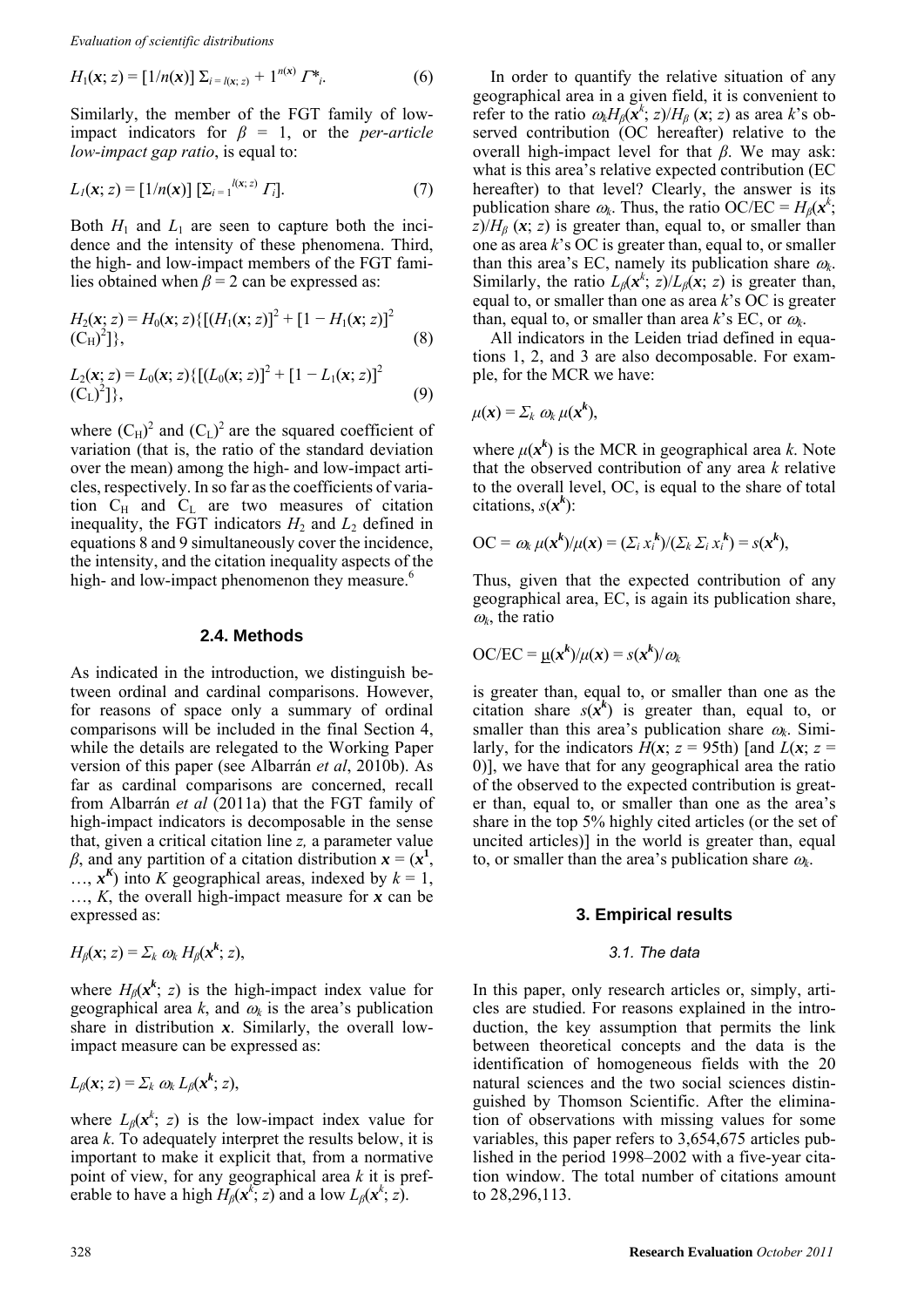Articles are assigned to geographical areas according to the institutional affiliation of their authors as recorded in the Thomson Scientific database on the basis of what has been indicated in the by-line of the publications. In any field, an article might be written by one or more scientists working in only one of the three geographical areas, or it might be co-authored by scientists working in two or three of them. In every internationally co-authored article a whole count is credited to each contributing area.<sup>7</sup>

#### *3.2. A comparison of Foster, Greer and Thorbecke indicators and mean citation rates*

As indicated in the introduction, the empirical part of this paper consists of two exercises. The results obtained in Albarrán *et al* (2011b) will be first compared with those obtained using only the MCR. Taking into account the discussion in Section 2.4, we will assess the high-impact level achieved by different geographical areas in any field according to the two approaches by comparing the ratios  $\mu(\mathbf{x}^k)/\mu(\mathbf{x})$ and  $H_\beta(x^k; z)/H_\beta(x; z)$  when  $\beta = 0, 1$ , and 2, and the critical citation line is equal to the 80th percentile of the world distribution.

The numerical information about  $\mu(x^k)/\mu(x)$  is in the first three columns of Table 1, while the information about  $H_\beta(x^k; z = 80$ th)/ $H_\beta(x; z = 80$ th) for all *β* is in Table 4A in Albarrán *et al* (2011b), and will not be repeated here. Instead, the comparison between the two approaches is illustrated in Figure 1: in each field and each geographical area, the three vertical bars reflect the ratios  $H_\beta(x^k; z = 80$ th)/ $H_\beta(x; z)$ = 80th) for  $\beta$  = 0, 1, and 2; the left, center, and right bars are for the USA, the EU, and the RW, respectively; finally, the ratios  $\mu(x^k)/\mu(x)$  appear as a horizontal line for each of the three geographical areas.

Let us first observe that, as indicated in Albarrán *et al* (2011b), as  $\beta$  takes on the values 0, 1, and 2, the relative situation of all geographical areas is clearly affected. Specifically, the relative scientific performance of the USA is essentially reinforced for all sciences as  $\beta$  increases. The opposite is the case for the RW, while for the EU the results are more mixed. Nevertheless, except for some important exceptions, the high-impact performance of the EU leaves much to be desired as *β* increases.

In this scenario, Figure 1 clearly illustrates that judging the USA relative situation in terms of the MCR would seriously alter the results obtained

**Table 1. Contributions to world mean citation rates, the top 5% of highly cited articles, and articles without citations by geographical area** 

|                                 | (A)        |           |           | (B)        |      |           |  | (C)        |      |           |  |
|---------------------------------|------------|-----------|-----------|------------|------|-----------|--|------------|------|-----------|--|
|                                 | <b>USA</b> | <b>EU</b> | <b>RW</b> | <b>USA</b> | EU   | <b>RW</b> |  | <b>USA</b> | EU   | <b>RW</b> |  |
|                                 | (1)        | (2)       | (3)       | (4)        | (5)  | (6)       |  | (7)        | (8)  | (9)       |  |
| Life sciences                   |            |           |           |            |      |           |  |            |      |           |  |
| Clinical medicine               | 1.27       | 0.94      | 0.79      | 1.44       | 0.89 | 0.67      |  | 0.75       | 1.13 | 1.21      |  |
| Biology and biochemistry        | 1.33       | 0.97      | 0.74      | 1.58       | 0.88 | 0.60      |  | 0.56       | 0.87 | 1.57      |  |
| Neuroscience and behavioral sc. | 1.24       | 0.95      | 0.77      | 1.48       | 0.86 | 0.58      |  | 0.60       | 1.11 | 1.46      |  |
| Molecular biology and genetics  | 1.25       | 0.96      | 0.73      | 1.40       | 0.88 | 0.62      |  | 0.69       | 0.78 | 1.76      |  |
| Psychiatry and psychology       | 1.11       | 0.93      | 0.82      | 1.20       | 0.89 | 0.66      |  | 0.86       | 1.11 | 1.27      |  |
| Pharmacology and toxicology     | 1.28       | 1.04      | 0.79      | 1.61       | 1.03 | 0.59      |  | 0.92       | 0.95 | 1.12      |  |
| Microbiology                    | 1.30       | 1.02      | 0.73      | 1.61       | 0.95 | 0.55      |  | 0.53       | 0.80 | 1.73      |  |
| Immunology                      | 1.19       | 0.94      | 0.84      | 1.34       | 0.88 | 0.73      |  | 0.66       | 1.12 | 1.39      |  |
| <b>Physical sciences</b>        |            |           |           |            |      |           |  |            |      |           |  |
| Chemistry                       | 1.51       | 1.10      | 0.75      | 2.04       | 1.04 | 0.59      |  | 0.59       | 0.69 | 1.38      |  |
| Physics                         | 1.43       | 1.09      | 0.76      | 1.69       | 1.11 | 0.63      |  | 0.74       | 0.90 | 1.26      |  |
| Computer science                | 1.34       | 0.93      | 0.77      | 1.54       | 0.86 | 0.65      |  | 0.87       | 1.01 | 1.14      |  |
| <b>Mathematics</b>              | 1.25       | 1.06      | 0.78      | 1.45       | 1.06 | 0.67      |  | 0.87       | 0.90 | 1.20      |  |
| Space science                   | 1.27       | 0.97      | 0.75      | 1.42       | 0.95 | 0.63      |  | 0.69       | 1.10 | 1.38      |  |
| <b>Other natural sciences</b>   |            |           |           |            |      |           |  |            |      |           |  |
| Engineering                     | 1.19       | 1.09      | 0.83      | 1.39       | 1.09 | 0.71      |  | 0.95       | 0.90 | 1.13      |  |
| Plant and animal science        | 1.18       | 1.13      | 0.80      | 1.32       | 1.21 | 0.66      |  | 0.83       | 0.85 | 1.28      |  |
| Materials science               | 1.41       | 1.07      | 0.83      | 1.76       | 1.06 | 0.72      |  | 0.80       | 0.89 | 1.16      |  |
| Geoscience                      | 1.29       | 1.05      | 0.76      | 1.54       | 0.97 | 0.64      |  | 0.73       | 0.75 | 1.49      |  |
| Environment and ecology         | 1.15       | 1.05      | 0.83      | 1.35       | 0.99 | 0.71      |  | 0.92       | 0.86 | 1.26      |  |
| Agricultural sciences           | 1.26       | 1.15      | 0.75      | 1.45       | 1.21 | 0.60      |  | 0.74       | 0.78 | 1.37      |  |
| Multidisciplinary               | 1.91       | 1.24      | 0.54      | 2.33       | 1.28 | 0.36      |  | 0.63       | 0.92 | 1.19      |  |
| <b>Social sciences</b>          |            |           |           |            |      |           |  |            |      |           |  |
| Social sciences, general        | 1.11       | 0.95      | 0.78      | 1.24       | 0.84 | 0.59      |  | 0.94       | 1.01 | 1.17      |  |
| Economics and business          | 1.25       | 0.83      | 0.70      | 1.46       | 0.66 | 0.51      |  | 0.86       | 1.06 | 1.26      |  |

*Notes*: (A) Contributions to MCRs in area *k*, *MCR*(*x<sup>k</sup>* )*/MCR*(*x*)*, k* = USA, EU, RW

(B) Contributions to the top 5% of highly cited articles in area *k*,  $H(x^k, z = 95th)/H(x, z = 95th)$ ,  $k = \text{USA}$ , EU, RW

(C) Contributions to the articles with zero citations in area *k*,  $L(x^k, z = 0)/L(x, z = 0)$ ,  $k = \text{USA}, \text{EU}, \text{RW}$ 

\* In any field and any column, a cell value is greater than, equal to, or smaller than one when the geographical area's observed contribution to the world level is greater than, equal to, or smaller than the area's publication share (or expected contribution)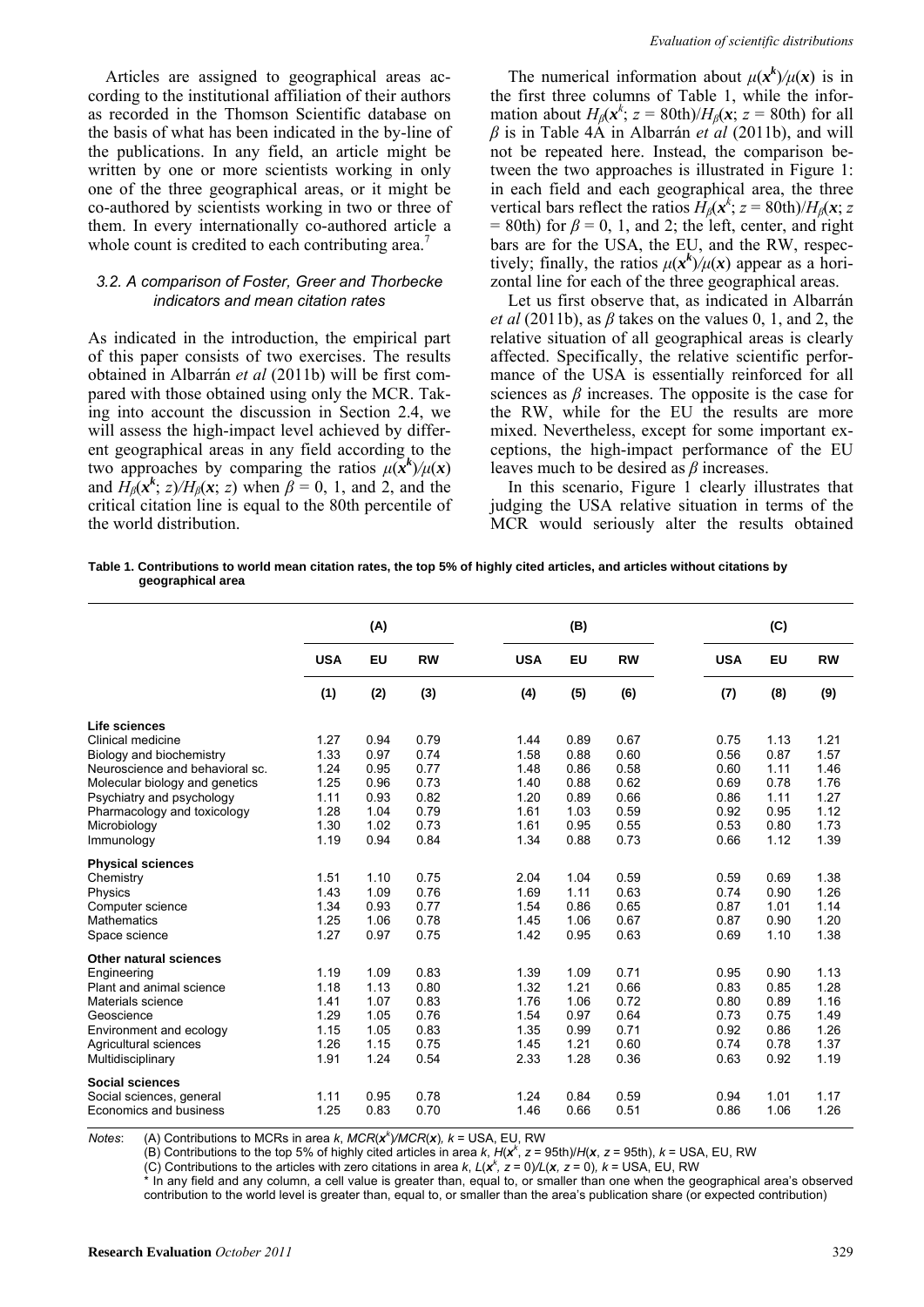



*Note*: Relative mean citation rates appear as horizontal lines

using the high-impact indicators, especially in the case of  $H_2$ . For concreteness, columns 1 to 3 in Table 2 present the numerical differences between *H*<sub>2</sub>( $x^k$ ; *z* = 80th)*/H*<sub>2</sub>( $x$ ; *z* = 80th) and  $\mu(x^k)/\mu(x)$ . The discrepancies in the USA (column 1) amount to a percentage between 8% and 20% in ten fields, between 20% and 30% in nine fields, and between 30% and 40% in the remaining three fields. The difference is of a smaller order of magnitude for four fields in the EU and two fields — immunology and computer science — in the RW. However, the relative situation of the EU (column 2) would be more favorable according to the MCR in 11 fields by a relatively small percentage below 20%, and by a rather large margin above 22% in seven fields.

Finally, the ratio  $\mu(x^k)/\mu(x)$  would present the RW (column 3) in a much more favorable position than the ratio  $H_2(x^k; z = 80th)/H_2(x; z = 80th)$  in as many as 20 fields.

By way of example, the consequences of these differences in the measurement of the gap between the USA and the EU in every field are explored. Columns 1 and 2 in Table 3 present the ratios  $H_2(x^k)$ ; *z* = 80th)/ $H_2(x^l; z = 80$ th) and  $\mu(x^k)/\mu(x^l)$  for  $k =$ USA,  $l = EU$ , while column 3 presents the difference between these two columns in percentages. The fact that all entries in columns 1 and 2 are greater than one indicates that both measures agree that the USA has a greater high-impact than the EU. It is observed that the USA/EU gap according to our high-impact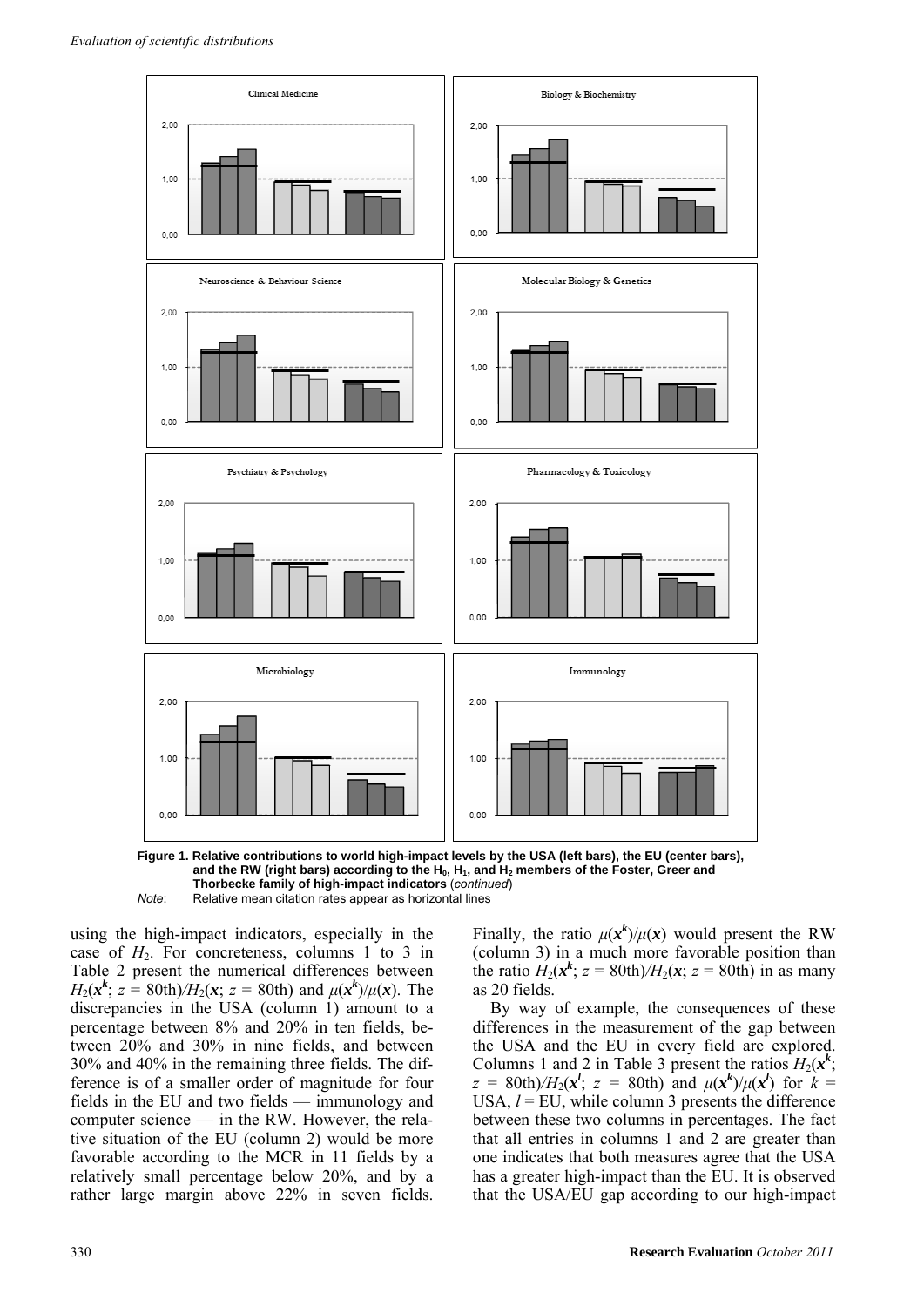

**Figure 1** (*continued*)

indicator  $H_2$  is larger in every field, and in 14 out of 22 fields the difference is greater than 30%.

From a cardinal point of view, the conclusion is that using only the MCR generates a very different solution from our approach to the evaluation problem. In the next sub-section, we investigate the consequences of using the remainder of the Leiden indicators.

#### *3.3. A comparison of Foster, Greer and Thorbecke indicators and other Leiden indicators*

It remains to explore the possibility of completing the MCR, as is done in the Leiden triad, with the percentage of articles in the top 5% of the world distribution,  $H(x^k; z = 95th)$ , and the percentage of

articles with no citations at all,  $L(x^k; z = 0)$ , defined in equations 1 and 2, respectively. We begin with a discussion of high-impact indicators. Since  $H(x^k; z =$ 95th) coincides with  $H_0(x^k; z = 95$ th), and the impact of changing the critical citation line from the 95th to the 80th percentile is small (see Albarrán *et al*, 2011b, as well as Figure 2 in Albarrán *et al*, 2010b, where the comparison of the two approaches for the two critical citation lines is illustrated). We proceed to compare  $H(x^k; z = 95th)/H(x; z = 95th)$  only with  $H_2(x^k)$ ;  $z = 95$ th) $/H_2(x)$ ;  $z = 95$ th). Any discrepancy between the two measures can be unambiguously attributed to the fact that the first one does not take into account the intensity and the inequality aspects of the high-impact phenomenon.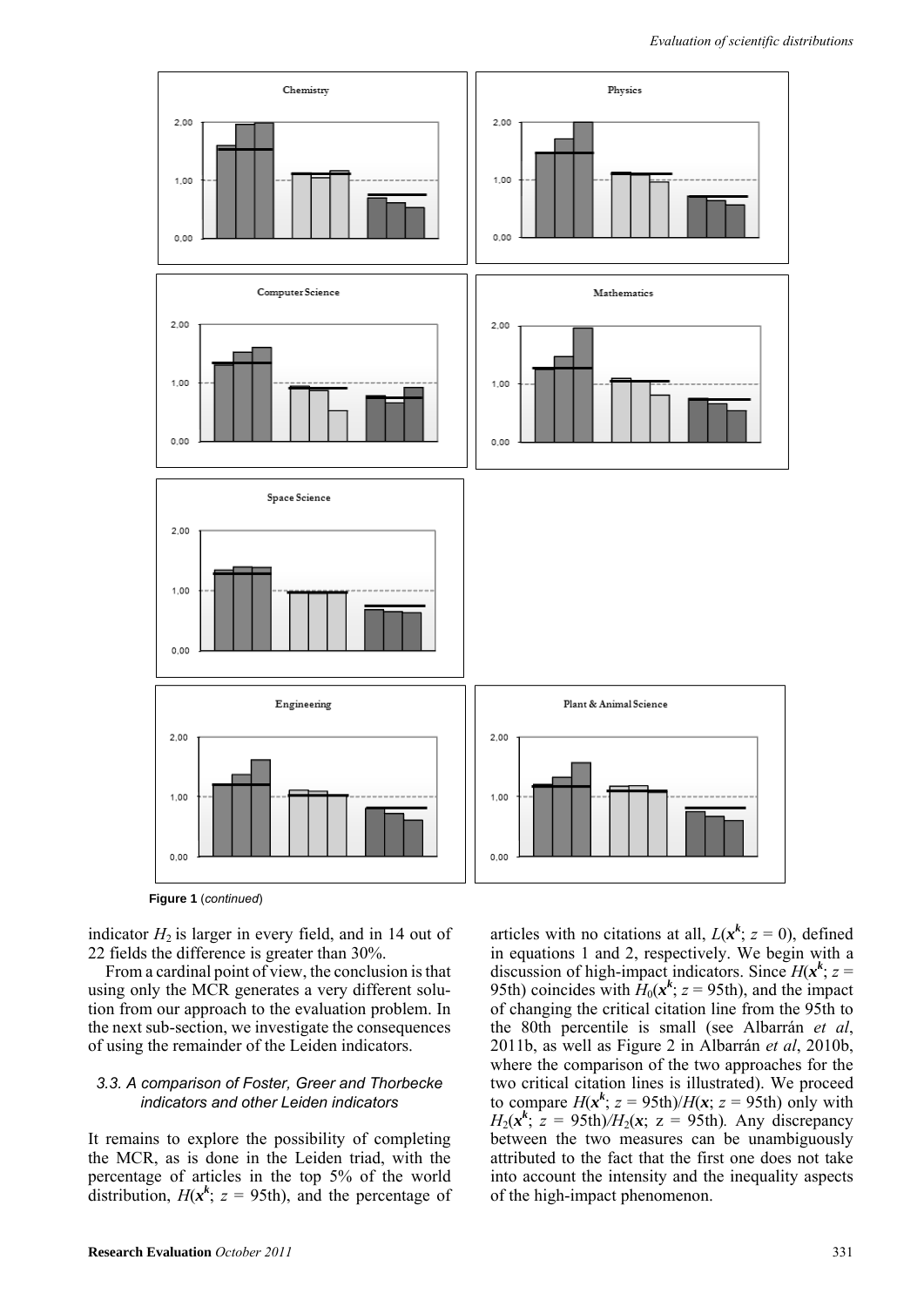

**Figure 1** (*continued*)

The main result is that, as with MCRs, in a majority of cases the USA appears worse off according to  $H(x^k; z = 95th)/H(x; z = 95th)$ . However, the order of magnitude of this phenomenon is rather moderate. To see this, columns 4 to 6 in Table 2 present the differences between the two indicators in every geographical area and in every field. The worsening of the US situation is below 10% in seven fields, and above this percentage in only 12 cases (column 4). The relative position of the EU (column 5) would be improved upon in fewer fields than before, and by a smaller margin (in 11 cases below 20%, and in seven above that percentage). In the RW, the relative situation of immunology and computer science is still better according to *H*2, about the same in space science, and it is better

according to the ratio  $H(x^k; z = 9th)/H(x; z = 95th)$ in the remaining 19 fields, but by a smaller margin than in column 3 (column 6).

As before, Table 3 explores the consequences of these differences for the USA/EU gap. Columns 4 and 5 present the ratios  $H_2(x^k; z = 95$ th)/ $H_2(x^l; z = 1)$ 95th) and  $H(x^k; z = 95th)/H(x^l; z = 95th)$  for  $k =$ USA and  $l = EU$ , while column 6 presents the difference between these two columns in percentages. Both measures agree that the USA has a greater high-impact than the EU and — except in four fields, where column 6 is negative — the gap is larger according to our high-impact indicator  $H_2$ . This difference is greater than 30% in only six cases.

As far as the low-impact phenomenon is concerned, Figure 2 illustrates the comparison between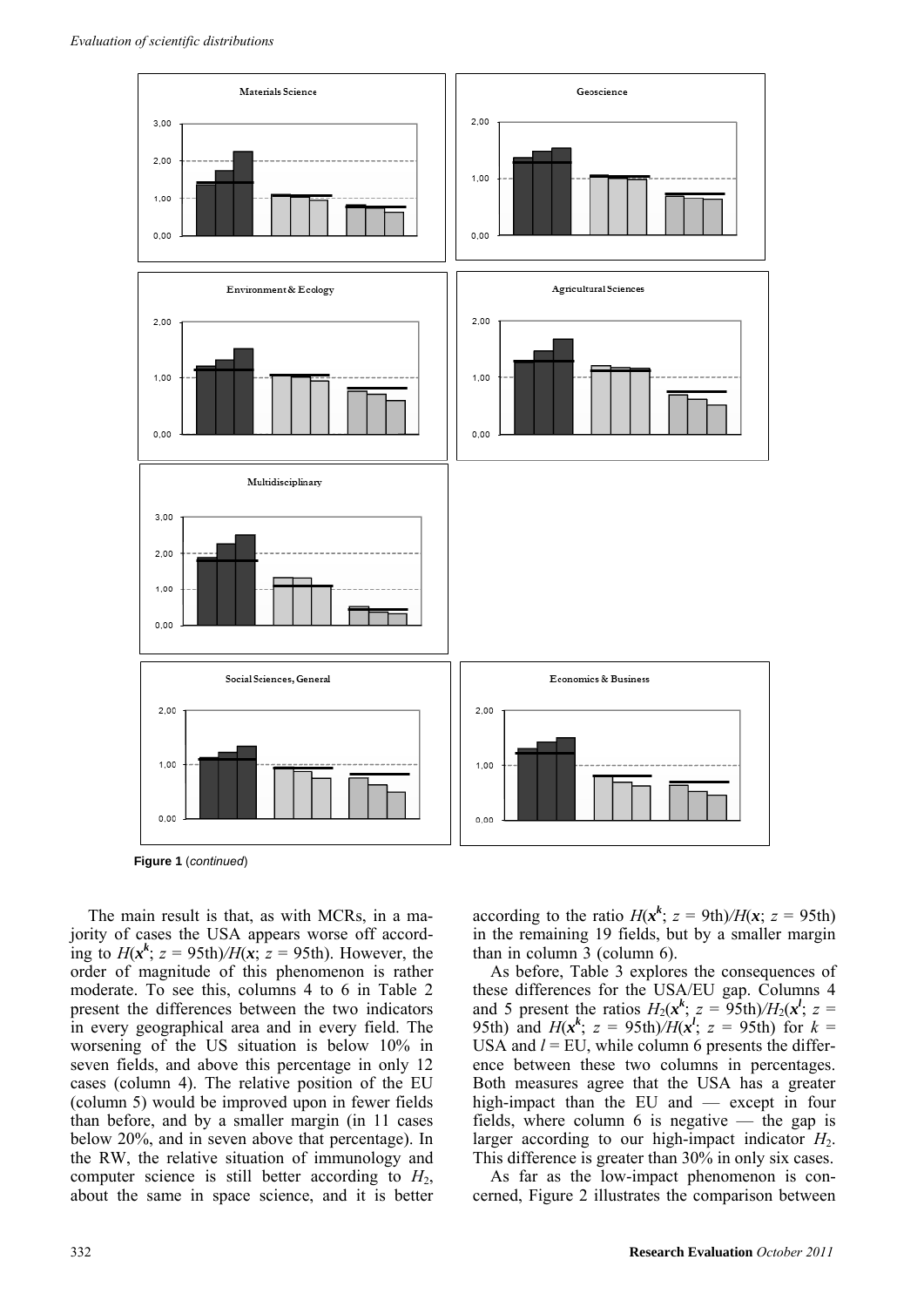Table 2. Differences between the contributions to high- and low-impact levels in area  $k =$  USA, EU, and RW according to the two **approaches** 

|                                 | (A)        |         |           | (B)        |           |           | (C) |            |        |           |
|---------------------------------|------------|---------|-----------|------------|-----------|-----------|-----|------------|--------|-----------|
|                                 | <b>USA</b> | EU      | <b>RW</b> | <b>USA</b> | <b>EU</b> | <b>RW</b> |     | <b>USA</b> | EU     | <b>RW</b> |
|                                 | (1)        | (2)     | (3)       | (4)        | (5)       | (6)       |     | (7)        | (8)    | (9)       |
| Life sciences                   |            |         |           |            |           |           |     |            |        |           |
| Clinical medicine               | 18.1       | $-17.2$ | $-20.3$   | 9.0        | $-15.4$   | $-2.6$    |     | 22.7       | $-8.3$ | $-7.1$    |
| Biology and biochemistry        | 23.2       | $-12.7$ | $-51.9$   | 11.5       | $-2.4$    | $-38.8$   |     | 42.7       | 11.3   | $-26.5$   |
| Neuroscience and behavioral sc. | 21.8       | $-21.4$ | $-1.4$    | 11.5       | $-18.1$   | $-13.7$   |     | 26.6       | $-8.6$ | $-22.1$   |
| Molecular biology and genetics  | 15.6       | $-18.0$ | $-22.0$   | 8.7        | $-14.7$   | $-7.7$    |     | 16.0       | 20.8   | $-42.1$   |
| Psychiatry and psychology       | 14.7       | $-28.3$ | $-28.0$   | 12.7       | $-46.3$   | $-8.8$    |     | 7.5        | $-6.6$ | $-13.3$   |
| Pharmacology and toxicology     | 18.8       | 6.2     | $-44.3$   | $-3.7$     | 11.5      | $-13.6$   |     | $-9.4$     | 0.5    | 0.5       |
| Microbiology                    | 25.5       | $-15.4$ | $-44.5$   | 14.2       | $-18.7$   | $-14.0$   |     | 29.9       | 14.7   | $-35.9$   |
| Immunology                      | 11.7       | $-26.0$ | 4.2       | 1.0        | $-32.8$   | 26.0      |     | 20.0       | $-7.6$ | $-19.9$   |
| <b>Physical sciences</b>        |            |         |           |            |           |           |     |            |        |           |
| Chemistry                       | 24.2       | 5.9     | $-41.8$   | $-5.6$     | 15.7      | $-15.8$   |     | 17.4       | 19.0   | $-16.1$   |
| Physics                         | 31.2       | $-12.8$ | $-34.3$   | 22.1       | $-20.0$   | $-14.8$   |     | 7.4        | 2.5    | $-10.5$   |
| Computer science                | 16.5       | $-76.6$ | 16.7      | 4.3        | $-69.1$   | 30.6      |     | 1.8        | 0.1    | $-4.2$    |
| <b>Mathematics</b>              | 36.2       | $-31.2$ | $-44.2$   | 33.3       | $-50.9$   | $-33.1$   |     | 2.8        | 3.3    | $-6.5$    |
| Space science                   | 8.0        | 0.4     | $-18.5$   | $-3.6$     | 3.9       | 0.2       |     | 10.4       | $-8.3$ | $-13.7$   |
| Other natural sciences          |            |         |           |            |           |           |     |            |        |           |
| Engineering                     | 26.4       | $-4.78$ | $-36.8$   | 20.7       | $-9.0$    | $-29.1$   |     | $-1.4$     | 3.7    | $-4.7$    |
| Plant and animal science        | 24.9       | $-4.80$ | $-33.6$   | 22.7       | $-22.2$   | $-15.1$   |     | 7.2        | 5.2    | $-11.9$   |
| Materials science               | 37.9       | $-13.5$ | $-33.6$   | 29.9       | $-19.0$   | $-26.6$   |     | 5.2        | 3.8    | $-6.0$    |
| Geoscience                      | 16.6       | $-6.6$  | $-20.8$   | 0.6        | 1.8       | $-3.2$    |     | 7.6        | 16.3   | $-21.5$   |
| Environment and ecology         | 24.2       | $-11.0$ | $-37.9$   | 17.5       | $-9.8$    | $-33.2$   |     | $-0.1$     | 7.4    | $-11.6$   |
| Agricultural sciences           | 24.3       | 1.6     | $-42.9$   | 18.4       | $-2.9$    | $-30.5$   |     | 11.4       | 8.9    | $-13.9$   |
| Multidisciplinary               | 24.0       | $-10.7$ | $-62.7$   | 9.8        | $-22.3$   | $-8.8$    |     | 9.4        | $-1.3$ | $-2.8$    |
| <b>Social sciences</b>          |            |         |           |            |           |           |     |            |        |           |
| Social sciences, general        | 16.0       | $-28.0$ | $-58.7$   | 10.6       | $-24.8$   | $-40.6$   |     | 0.7        | $-0.8$ | $-5.0$    |
| Economics and business          | 16.7       | $-34.0$ | $-52.8$   | 4.2        | $-7.7$    | $-17.7$   |     | 3.7        | 0.0    | $-8.3$    |

*Notes:* (A) Difference in % between  $H_2(\mathbf{x}^k; z = 80th)/H_2(\mathbf{x}; z = 80th)$  and  $\mu(\mathbf{x}^k)/\mu(\mathbf{x})$ <br>
(B) Difference in % between  $H_2(\mathbf{x}^k; z = 95th)/H_2(\mathbf{x}; z = 95th)$  and  $H(\mathbf{x}^k, z = 95th)/H(\mathbf{x}, z = 95th)$ <br>
(C) Difference in % be

the percentage of uncited articles in each geographical area,  $L(\mathbf{x}^k; z = 0)/L(\mathbf{x}; z = 0)$ , and the ratio  $L_2(\mathbf{x}^k; z = 0)$  $z/L_2(x; z)$  when the critical citation line in each field is fixed at the 80th and the 95th percentile of the world citation distribution. The ratios  $L_2(x^k; z)/L_2(x; z)$ *z*) for the two critical citation lines are depicted as two bars in each area, while the ratio  $\hat{L}(x^k; z =$  $0/L(x; z = 0)$  appears as a horizontal line in each case. Note that the change in the critical citation line has again a minimal impact on the relative positions of all areas in every field: only the RW tends to improve somewhat, while the USA tends to slightly worsen as the critical citation line is raised.

From a cardinal point of view the low-impact situations of areas *k* and *l* in any field can be compared by means of the ratios  $L(x^k; z = 0)/L(x^l; z = 0)$ 0) and  $L_2(x^k; z = 80th)/L_2(x^l; z = 80th)$ . The more remarkable fact is that according to the percentage of articles without citations the RW is worse off than according to the low-impact indicator. The EU and, above all, the USA are correspondingly better off according to the  $L(x^k; z = 0)/L(x^l; z = 0)$  ratio. The differences in every area between  $L_2(x^k; z)$ 80th)/ $L_2(x; z = 80$ th), and  $L(x^k; z = 0)$ / $L(x; z = 0)$ are in columns 7 to 9 in Table 2. They are greater than 20%, approximately, in six fields for the RW (column 9), four fields for the USA (column 7), and two fields for the EU (column 8). The implications of such differences for the USA/EU gap can be seen in Table 3. Columns 7 and 8 present the ratios  $L_2(x^k; z = 80th)/L_2(x^l; z = 80th)$  and  $L(x^k; z =$  $0/L(x^l; z = 0)$  for  $k = \overline{USA}$ ,  $l = \overline{EU}$  and  $z = 80$ th percentile, while column 9 presents the difference between these two columns in percentages. Except in engineering, the fact that all entries in columns 7 and 8 are less than one indicates that the USA has a lower low-impact level than the EU. Using the percentage of articles without citations enhances the relative situation of the USA in 16 out of 22 cases, but except in two fields (neurosciences and behavioral sciences, and immunology) the differences between the two approaches are less than 25%.

In brief, in this particular dataset the percentage of articles in the top 5% worsens the relative situation of the USA and boosts that of the RW and, on most occasions, that of the European Union, while the percentage of articles without citations worsens the relative situation of the RW and improves that of the USA In many fields, the two approaches drastically alter the relative situation of different areas.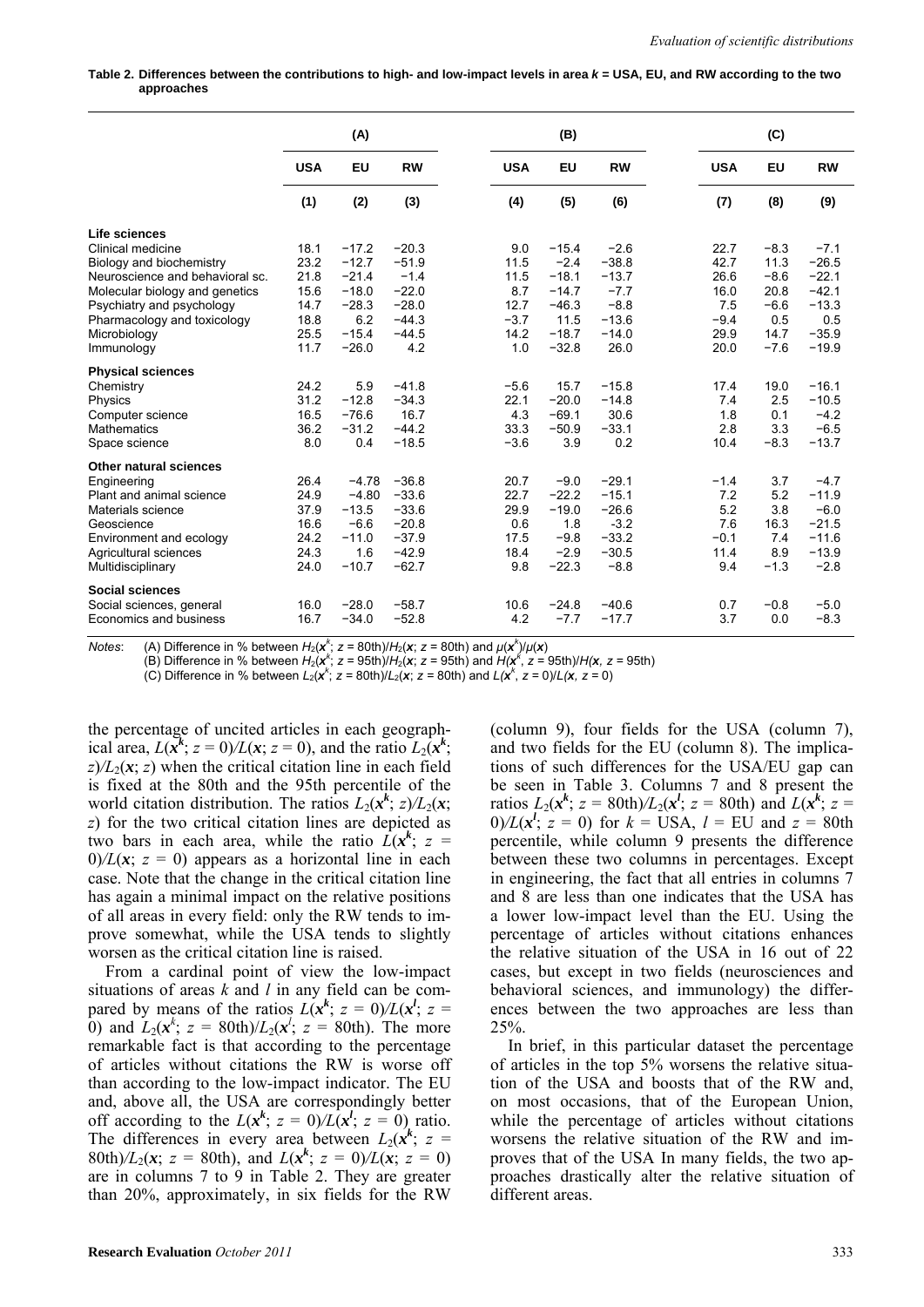#### **Table 3. The USA/EU gap according to different indicators**

|                                 | $H_2$ , $z = 80^{th}$ vs. MCR |      |       |      | $H_2$ , $z = 95$ th vs. H<br>$(x, z = 95th)$ |          | $L_2$ , $z = 80^{th}$ vs. L<br>$(x, z = 0)$ |      |          |  |
|---------------------------------|-------------------------------|------|-------|------|----------------------------------------------|----------|---------------------------------------------|------|----------|--|
|                                 | (1)                           | (2)  | (3)   | (4)  | (5)                                          | (6)      | (7)                                         | (8)  | (9)      |  |
| Life sciences                   |                               |      |       |      |                                              |          |                                             |      |          |  |
| Clinical medicine               | 1.94                          | 1.36 | 30.2% | 2.04 | 1.62                                         | 20.8%    | 0.81                                        | 0.67 | 17.5%    |  |
| <b>Biology and Biochemistry</b> | 2.00                          | 1.36 | 31.8% | 2.09 | 1.80                                         | 13.7%    | 0.76                                        | 0.65 | 15.4%    |  |
| Neuroscience and behav. sc.     | 2.03                          | 1.31 | 35.6% | 2.30 | 1.71                                         | 25.3%    | 0.81                                        | 0.54 | 32.7%    |  |
| Molecular biology and genetics  | 1.82                          | 1.30 | 28.5% | 2.00 | 1.58                                         | 20.9%    | 0.83                                        | 0.88 | $-6.2%$  |  |
| Psychiatry and psychology       | 1.79                          | 1.19 | 33.5% | 2.26 | 1.35                                         | 40.2%    | 0.89                                        | 0.78 | 13.2%    |  |
| Pharmacology and toxicology     | 1.42                          | 1.23 | 13.4% | 1.34 | 1.57                                         | $-17.3%$ | 0.88                                        | 0.96 | $-9.5%$  |  |
| Microbiology                    | 1.98                          | 1.28 | 35.5% | 2.34 | 1.70                                         | 27.5%    | 0.80                                        | 0.66 | 18.1%    |  |
| Immunology                      | 1.81                          | 1.27 | 29.9% | 2.05 | 1.52                                         | 25.6%    | 0.80                                        | 0.59 | 25.7%    |  |
| <b>Physical sciences</b>        |                               |      |       |      |                                              |          |                                             |      |          |  |
| Chemistry                       | 1.71                          | 1.37 | 19.4% | 1.57 | 1.96                                         | $-25.4%$ | 0.84                                        | 0.86 | $-2.6%$  |  |
| Physics                         | 2.15                          | 1.32 | 39.0% | 2.32 | 1.52                                         | 34.7%    | 0.87                                        | 0.83 | 5.2%     |  |
| Computer science                | 3.06                          | 1.44 | 52.7% | 3.17 | 1.79                                         | 43.6%    | 0.88                                        | 0.87 | 1.5%     |  |
| <b>Mathematics</b>              | 2.42                          | 1.18 | 51.4% | 3.11 | 1.38                                         | 55.7%    | 0.96                                        | 0.96 | $-0.6%$  |  |
| Space science                   | 1.42                          | 1.31 | 7.6%  | 1.38 | 1.49                                         | $-7.8%$  | 0.76                                        | 0.62 | 18.0%    |  |
| <b>Other natural sciences</b>   |                               |      |       |      |                                              |          |                                             |      |          |  |
| Engineering                     | 1.56                          | 1.10 | 29.7% | 1.75 | 1.27                                         | 27.1%    | 1.01                                        | 1.06 | $-5.2%$  |  |
| Plant and animal science        | 1.46                          | 1.05 | 28.3% | 1.73 | 1.09                                         | 36.8%    | 0.99                                        | 0.97 | 1.8%     |  |
| Materials science               | 2.42                          | 1.32 | 45.2% | 2.81 | 1.66                                         | 41.0%    | 0.91                                        | 0.90 | 0.9%     |  |
| Geoscience                      | 1.57                          | 1.23 | 21.8% | 1.56 | 1.58                                         | $-1.4%$  | 0.87                                        | 0.97 | $-10.8%$ |  |
| Environment and ecology         | 1.61                          | 1.10 | 31.7% | 1.83 | 1.37                                         | 25.1%    | 0.99                                        | 1.07 | $-7.6%$  |  |
| Agricultural sciences           | 1.43                          | 1.10 | 23.1% | 1.51 | 1.20                                         | 20.5%    | 0.97                                        | 0.94 | 2.9%     |  |
| Multidisciplinary               | 2.24                          | 1.54 | 31.3% | 2.44 | 1.81                                         | 25.9%    | 0.76                                        | 0.68 | 10.8%    |  |
| <b>Social sciences</b>          |                               |      |       |      |                                              |          |                                             |      |          |  |
| Social sciences, general        | 1.79                          | 1.18 | 34.3% | 2.08 | 1.49                                         | 28.5%    | 0.95                                        | 0.94 | 1.8%     |  |
| <b>Economics and Business</b>   | 2.41                          | 1.50 | 37.9% | 2.51 | 2.22                                         | 11.6%    | 0.84                                        | 0.81 | 3.8%     |  |

*Notes*: (1) High-impact indicator:  $H_2(x^{US}; z = 80th)/H_2(x^{EU}; z = 80th)$ 

(2) Mean citation ratio:  $μ(x^{U5})/μ(x^{EU})$ 

(3) = 100 (1) − (2)/(2), i.e. difference in %

(4) High-impact indicator:  $H_2(\mathbf{x}^{US}; z = 95th)/H_2(\mathbf{x}^{EU}; z = 95th)$ 

(5) Percentage in the top 5% of highly cited articles:  $H_2(\mathbf{x}^{US}; z = 95t) / H_2(\mathbf{x}^{EU}; z = 95t)$ 

(6) = 100 (4) − (5)/(5), i.e. difference in %

 $(7)$  Low-impact Indicator:  $L_2(x^{US}; z = 80th)/L_2(x^{EU}; z = 80th)$ 

(8) Percentage of articles with zero citations:  $L(x^{US}, z = 0)/H(x^{EU}, z = 0)$ 

(9) = 100 (7) − (8)/(8), i.e. difference in %

# **4. Conclusions and extensions**

#### *4.1. Conclusions*

Albarrán *et al* (2011a) introduced a novel methodology for the evaluation of citation distributions in terms of a pair of high- and low-impact indicators. Albarrán *et al* (2011b) applied this approach to a situation in which the world is partitioned into the USA, the EU, and the RW using a large sample that covered the 22 broad scientific fields distinguished by Thomson Scientific. This paper has compared some of the main results in the latter with those obtained with alternative methodologies.

We have first examined how far we can go using only the MCR. It turns out that, when the issue is ranking only three geographical areas in each field, except in two cases whenever one area has a greater MCR than another the first has a greater high-impact and a lower low-impact than the second according to the FGT indicators. However, the ranking of fields within a given geographical area according to a normalized MCR coincides with the ranking provided by the new indicators only for high-impact levels in the USA.<sup>8</sup> For cardinal comparisons, we have confronted the MCR with high-impact indicators.

For a reasonable critical citation line fixed in every field at the 80th percentile of the world distribution, the differences between the results obtained with the two approaches are of a large order of magnitude: the discrepancies are greater than 20% half

**Under the mean citation rate criterion the US situation systematically worsens, especially in physics, mathematics, and materials science, while the situation in the EU considerably improves in economics and business, and computer science**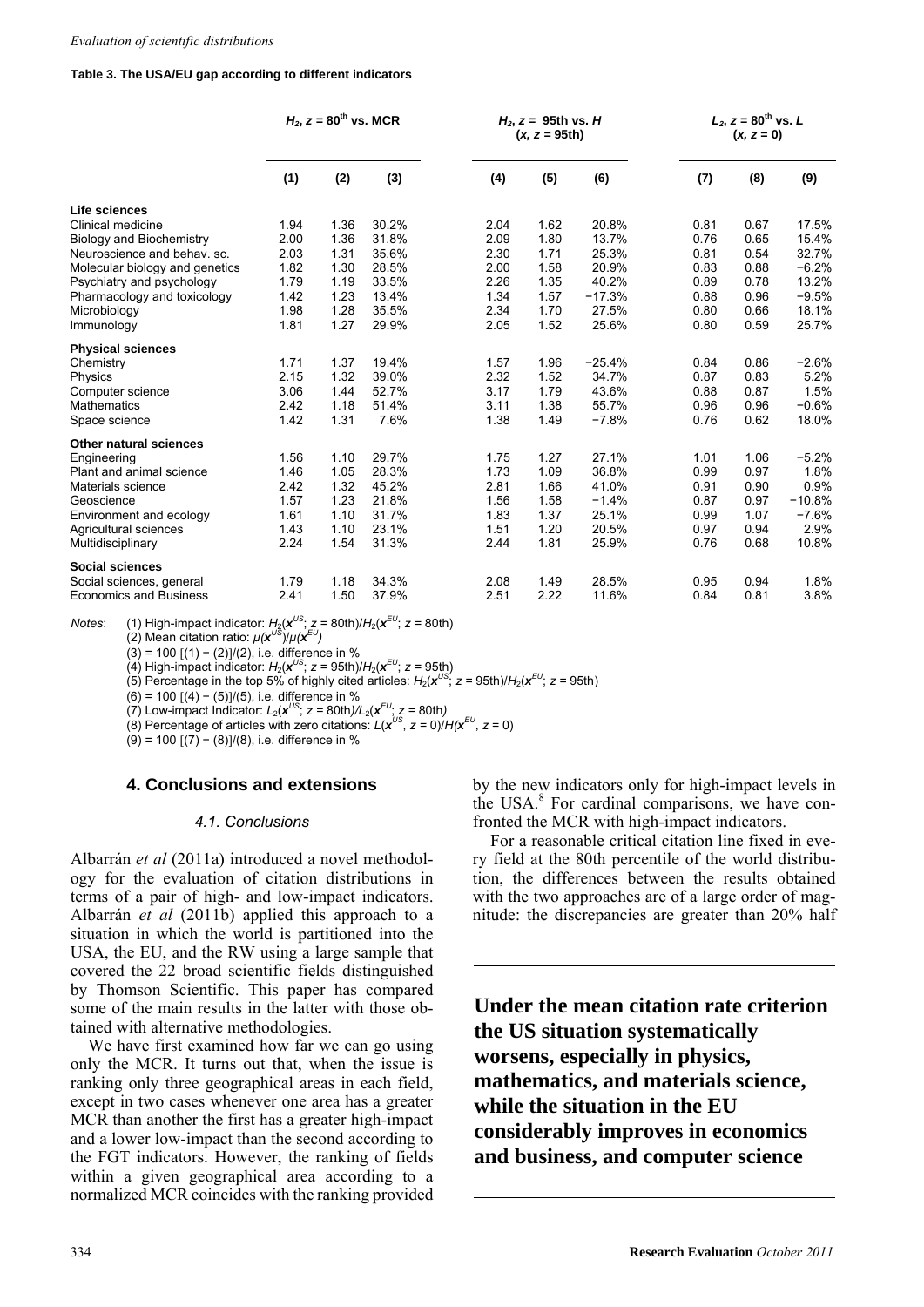

**Figure 2. Relative contribution to world low-impact levels by the USA (left bars), the EU (center bars), and the RW (right bars) according to the** *L***2 low-impact indicator when the critical citation line is equal to the 80th and 95th percentiles** (*continued*)

*Note*: Relative contributions to the percentage of uncited articles appear as horizontal lines

of the time. Consequently, in most fields the view according to both procedures is very different indeed. In particular, under the MCR criterion the US situation systematically worsens, especially in physics, mathematics, and materials science, while the situation in the EU considerably improves in economics and business, and computer science. Correspondingly, the USA/EU gap is greater according to our high-impact indicator in all fields, and by more than 38% in these five fields.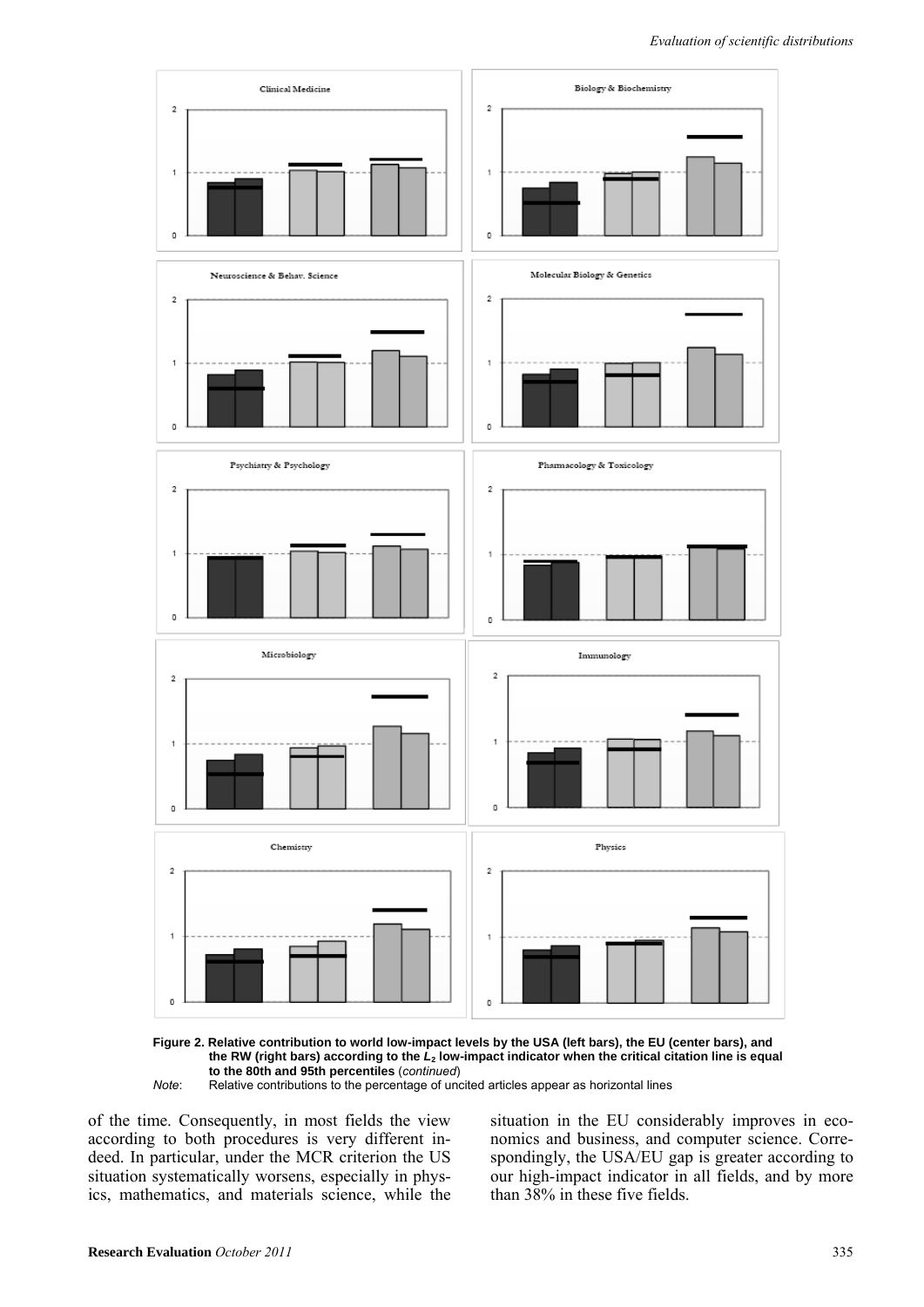

**Figure 2** (*continued*)

These results are somewhat at variance with the impression offered in Moed *et al* (1995) for relatively small research units within a field:

Preliminary results suggest that the mean of the distribution correlates rather well to other statistics of the distribution, such as the median, the

percentage of papers not cited, and the 90th percentile.

These important differences in the results are the consequence of the differences in the characteristics of the two approaches. In the first place, the MCR is defined over the entire distribution while the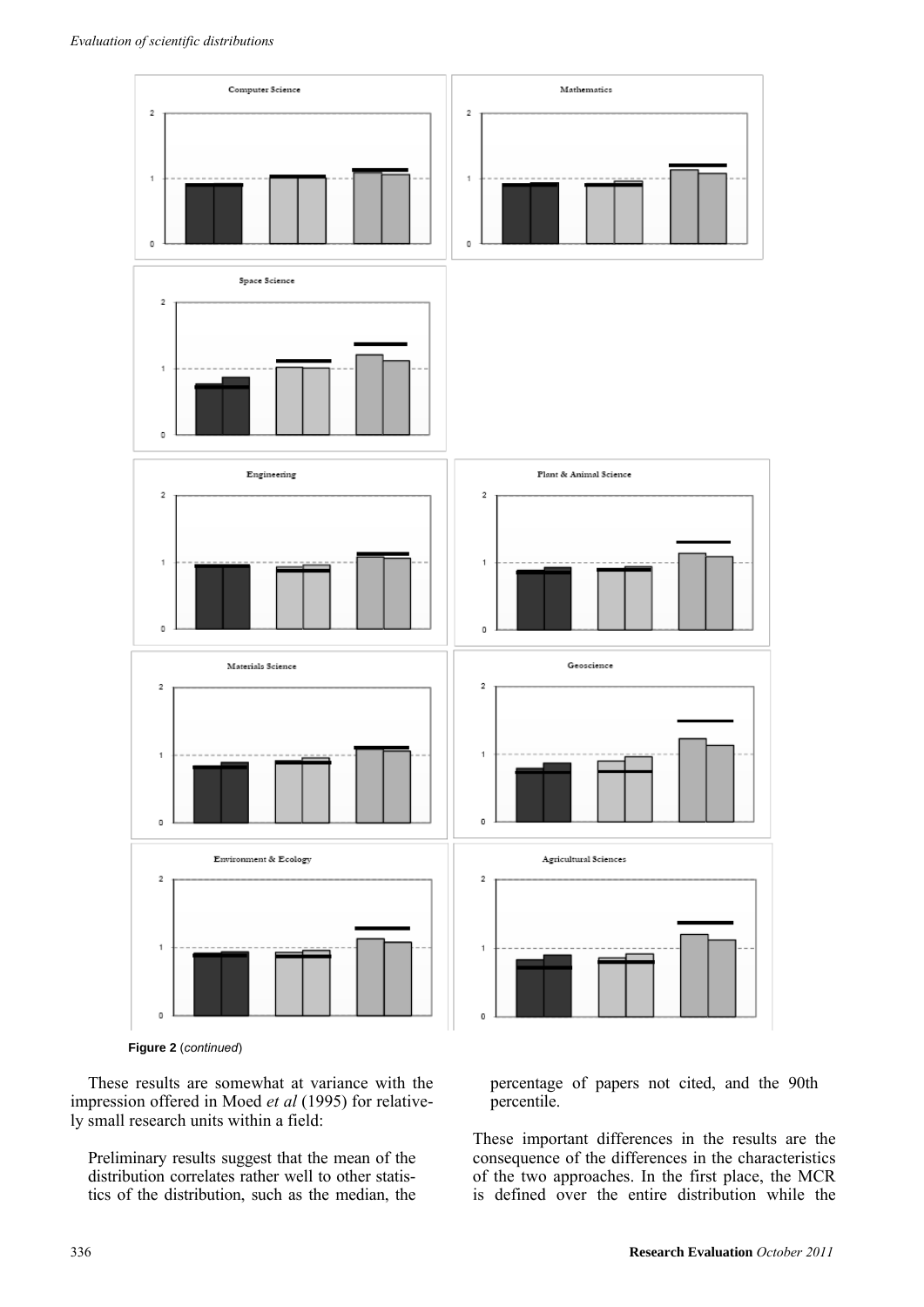

**Figure 2** (*continued*)

high-impact indicators are defined only over highimpact articles. In the second place, contrary to the third member of the FGT family of high-impact indicators when  $\beta = 2$ , the MCR is not sensitive to distributional considerations. In our opinion, one plausible interpretation of the situation is that a mean-based indicator alone does not suffice to adequately represent what takes place in highly skewed citation distributions. This conclusion justifies the use of other, complementary indicators, such as those included in the Leiden triad.

The percentage of articles among the top 5% ranks the three areas in every field exactly as the new high-impact indicators do. Similarly, the percentage of articles without citations orders all areas in every field exactly as our low-impact indicators do. At least for the USA and the EU, the ranking of fields according to these two percentages coincides with the ranking provided by the new high- and low-impact indicators, respectively. However, due to the fact that these percentages do not capture the intensity and the citation inequality of the phenomena in question, there are still large differences between the geographical areas' relative situation according to both approaches.

First, as with the MCR, the relative situation of the USA appears as much weaker when the percentage of articles in the top 5% is used. Correspondingly, the relative situation of the EU and, above all, the RW appears reinforced. In almost one third of the cases the differences between the two approaches are greater than 20%, and there are distortions in about 13 of the 22 fields. The differences between the two approaches in the measurement of the USA/EU gap are greater than 30% in six cases, and between 20% and 30% in 11 additional fields.

Second, differences between the results obtained with the percentage of uncited articles or our preferred low-impact indicator are not that large: they are greater than 20% in only 16.5% of the cases, and there are serious distortions in only six fields. The main impact of using the Leiden rather than the lowimpact indicator is to exaggerate the bad situation of the RW. Similarly, the differences between the two approaches in the measurement of the USA/EU gap are greater than 15% in only six fields.

In brief, for the ranking of only three areas in each field, or the ranking of fields within relatively homogeneous areas such as the USA or the EU, following the Leiden or the new approach produces very similar results. However, considerable differences arise when the aim is the cardinal comparison of each area's relative situation. As Moed *et al* (1995) eloquently point out (after evaluating research groups for many years using the MCR and the percentage of articles without citations):

An important step would in fact be to develop indicators of the impact of a group's very best articles, and compare the results to those obtained by applying the citation per publication ratio.

This is indeed the step taken in important papers that have been already referred to, namely, Tijssen *et al* (2002) and van Leeuwen *et al* (2003). In our view, this is also the step that our methodology has attempted to take by introducing high-impact indicators. The difference, of course, is that we have provided an integrated framework in which the entire citation distribution can be conveniently described by a pair of high- and low-impact indices whose properties have been fully described and have proved to be useful in the empirical work. Furthermore, as indicated in Albarrán *et al* (2011b), the approach can be profitably extended to cover the analysis of inter-temporal trends, as well as the search for dominance results valid for any critical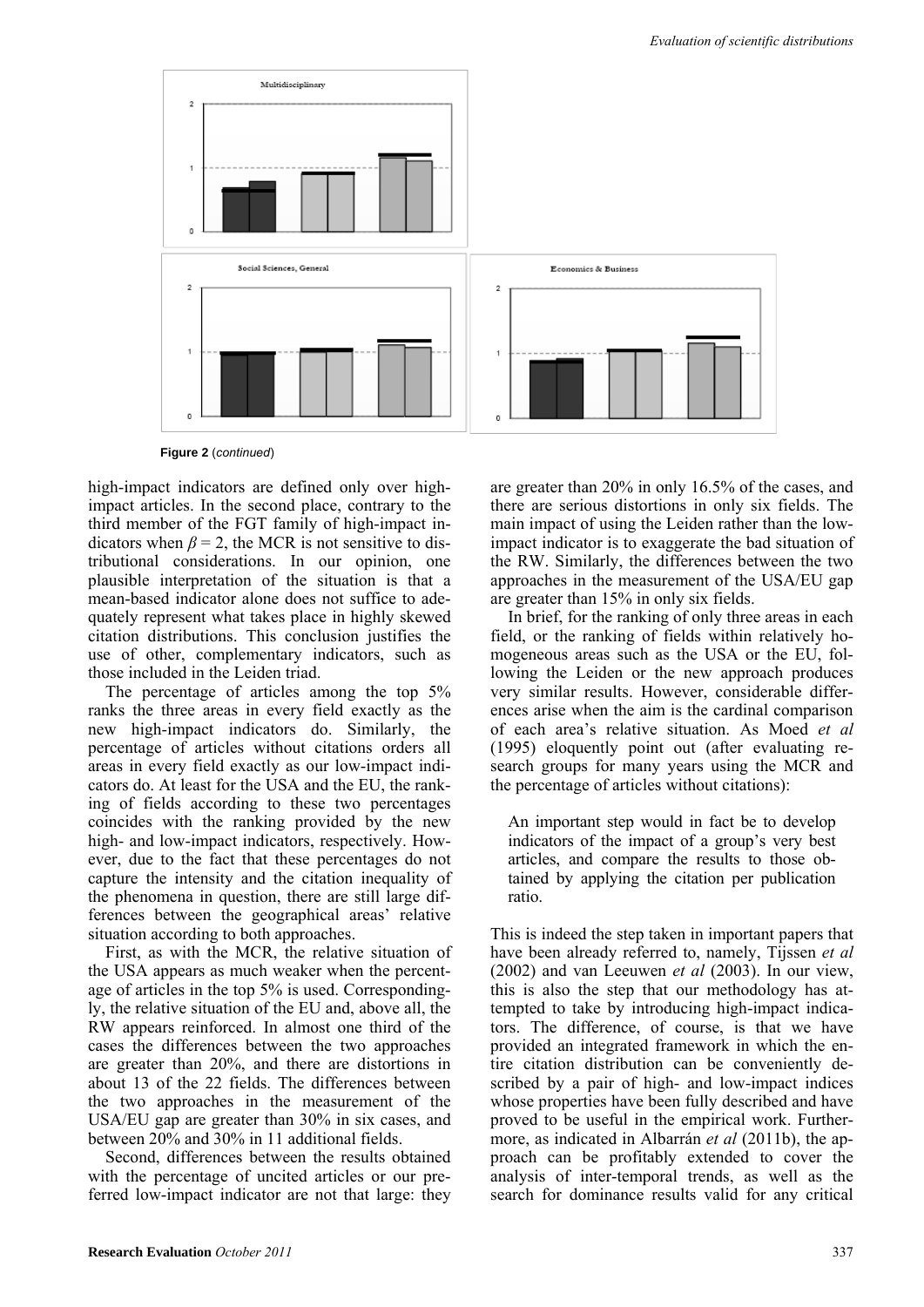citation line and any high- or low-impact indicator in a wide class of admissible indices.

#### *4.2 Extensions*

1. It should be clear that one of the novelties of the approach advocated here is that members of the FGT families when the parameter *β* is equal or greater than two vary directly with citation inequality. However, the sensitivity to citation inequality may result in drawbacks of its own. FGT and similar high-impact indices may become very sensitive to extreme observations, namely, to the presence of one or a few articles with a phenomenal number of citations (see Albarrán *et al*, 2011b). More research is needed to learn about the robustness of the results obtained with FGT indicators to the trimming of a handful of observations. At the same time, it might be interesting to use FGT high-impact measures in connection with other indicators that are robust to extreme observations.

### **Acknowledgements**

The authors acknowledge financial support from the Santander Universities Global Division of *Banco Santander*. Albarrán and Ruiz-Castillo also acknowledge financial help from the Spanish MEC, the first through grants SEJ2007-63098 and SEJ2006- 05710, and the second through grant SEJ2007-67436. This paper is part of the SCIFI-GLOW Collaborative Project supported by the European Commission's 7th Research Framework Programme, Contract number SSH7-CT-2008-217436. Comments and suggestions by two referees have contributed to improving the final version of the paper.

#### **Notes**

- 1. See *inter alia* Seglen (1992), Schubert *et al* (1987) for evidence concerning scientific articles published in the period 1981–1985 in 114 sub-fields; Glänzel (2007) for articles published in 1980 in 12 broad fields and 60 middle-sized disciplines; Albarrán and Ruiz-Castillo (2011) for articles published in the period 1998–2002 in 22 broad fields; and Albarrán *et al* (2011c) for these same articles classified in 219 Web of Science categories and three aggregation schemes consisting of a number of disciplines and broad fields.
- 2. The relationship between high- and low-impact levels and publication shares across geographical areas in each field, and publication efforts across fields in each area, as well as the impact of international co-authorship on each geographical area's scientific performance are topics tackled in Albarrán *et al* (2011b) that are not studied here at all. The impact of changes in critical citation levels is briefly mentioned in Section 3.
- 3. It should be emphasized that, contrary to what is assumed in this paper, members of the Leiden group usually define their measures relying on information about the journal where each paper is published. This information allows them to compare the observed behavior of relatively small research units, namely research groups, with the expected behavior of the set of journals where the research group is known to publish. The ratio of such expected behavior to the behavior of the journals in the entire field constitutes another interesting indicator in this case. Finally, the possibility of ordering the set of journals in a field in terms of their relative impact allows authors in the Budapest group to graphically represent relative impact indicators
- 2. In the first application of the new approach, it has been natural to exploit the additive decomposability of the FGT indicators to a small partition of the world into three geographical areas. Beyond the extension to the many countries case, the practical interest of the new approach should also be tested in the evaluation of smaller research units, such as the research groups or institutes that have occupied much of the attention of the Leiden group and other authors in bibliometrics.
- 3. Even more necessary is to address the comment from one referee that the main results of the paper could be translated as that the USA is disproportionally active in the highest-impact subject categories within the 22 broad fields selected. Further research should start by identifying homogeneous fields with Web of Science categories or similar sub-field notions in other datasets, and should also confront the aggregation problems and alternatives from the sub-field to the broad-field level in the presence of the multiple assignment of articles to sub-fields at the lowest aggregation level.

in two-dimensional relational charts (Schubert and Braun, 1986, and Glänzel *et al*, 2002).

- 4. This is also the only aspect considered in Albarrán *et al* (2010a), where the US and EU performances were compared using a variety of high-impact indices  $H(x, z) = h(x, z)/n(x)$  for a number of critical citation lines fixed at different percentiles of the world citation distribution for the 22 broad fields distinguished by Thomson Scientific.
- 5. For a numerical example, assume that the critical citation line is four, and consider two equal-sized citation distributions C and D with the same number of high-impact articles. Let (10, 10) and (5, 15) be the sets of high-impact articles with the same MCR equal to 10. A reasonable high-impact indicator sensitive to distributional considerations would rank unit D strictly above unit C.
- 6. Albarrán *et al* (2011a) contains a full discussion of all the properties possessed by a number of approaches to the evaluation of research units, including all indicators presented in Sections 2.2 and 2.3.
- 7. See Albarrán *et al* (2011b) for some descriptive statistics about the number of articles and publication shares by authorship type (Table 1), the classification of articles by scientific field and geographical area (Table 2), the absolute number of citations at the critical citation line in every field, the multiple of the mean that this number represents, and the percentage of the total number of citations received by the high-impact articles in each case (Table 3).
- 8. Recall from Section 3.2 that a detailed justification of all statements about ordinal comparisons made in this section is available in Albarrán *et al* (2010b).

# **References**

- Aksnes, D and G Sivertsen 2004. The effect of highly cited papers on national citation indicators. Scientometrics, 59, 213–224.
- Albarrán, P and J Ruiz-Castillo 2011. References made and citations received by scientific articles. *Journal of the American Society for Information Science and Technology*, **62**, 40–49.
- Albarrán, P, J Crespo, I Ortuño and J Ruiz-Castillo 2010a. A comparison of the scientific performance of the U.S. and the European Union at the turn of the 21st century. *Scientometrics*, **85**, 329–344.
- Albarrán, P, I Ortuño and J Ruiz-Castillo 2010b. Average-based versus High- and Low-impact Indicators for the Evaluation of Scientific Distributions. Working Paper 10-40, Universidad Carlos III.